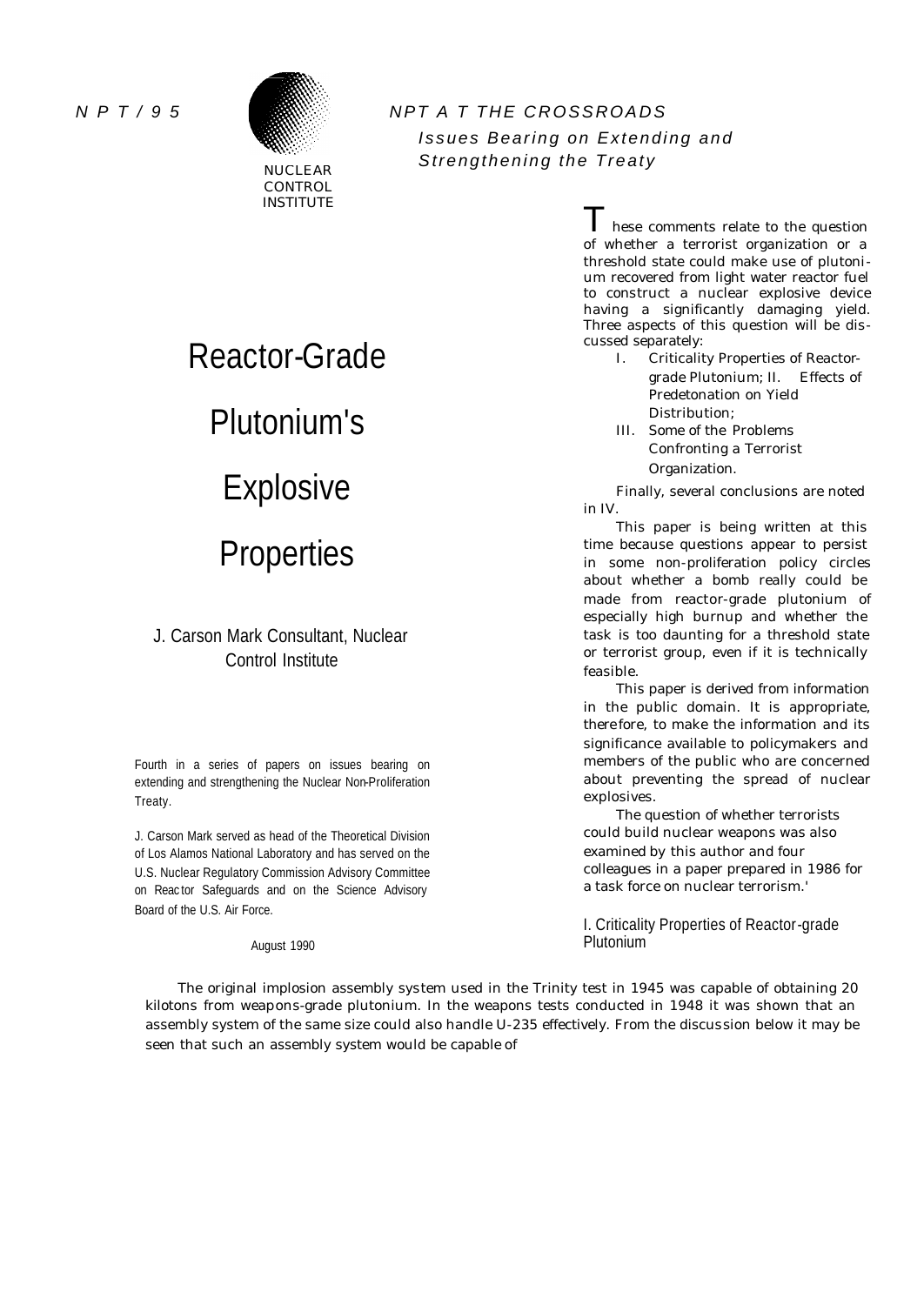bringing reactor-grade plutonium of any degree of burn up to a state in which it could provide yields in the multi-kiloton range. The original implosion system had a diameter of less than 5 feet, including an outer aerodynamic case. Thus, it does not (as was recently suggested) require a "device of the dimensions of a fair sized room" to handle reactor grade plutonium. Moreover, it is well known that the design of the first implosion system was quite conservative, and that there are a number of straightforward improvements which could be implemented to reduce the size of the device on the basis of laboratory-type experiments without having to resort to nuclear tests.

#### **Discussion**

In addition to the isotope Pu-239 the plutonium extracted from spent LWR fuel may contain appreciable fractions of other plutonium isotopes formed as a result of successive neutron capture or n2n reactions. At very low burn up levels the fractional amounts of the secondary isotopes are very small. At a level of a few thousand megawatt-days per metric ton (MWD/MT), for example, the fraction of Pu-240 may be a few percent of the total plutonium, with the fraction of Pu-241 being approximately an order of magnitude smaller, and that of Pu-242 an order of magnitude smaller still. At higher burnups these fractional amounts increase so that at a very high level (˜ 50,000 MWD/MT or so-about as high as current interest appears to extend) a pattern of the following general sort could be approached:

 $(Pu-239: Pu-240: Pu-241: Pu-242) = (.40:. .30:. .15:. .15:$ 

Other plutonium isotopes would also be present, but in relatively small amounts. The most prominent of these would be Pu-238, which could reach a level of a few percent in very high burnup material. This would not have a significant effect on critical masses. But because of its relatively short half-lives for alpha decay and spontaneous



fission, the amount of Pu-238 might need to be taken into account in determining the alpha activity or neutron source in plutonium from highly exposed reactor fuel.

Each of the plutonium isotopes is sufficiently fissionable that the separated isotope in metal form could provide a bare critical mass, so that a bare critical assembly could be made with plutonium metal no matter what its isotopic composition might be. The odd isotopes (Pu -239 and 241) are both "fissile"-that is, fission may be induced in them by neutrons of any energy, whether slow or fast. Their fission cross sections differ in detail but are similar enough that their bare critical masses are nearly equal, being about 15 kg in d-phase metal  $(? = 15.6 \text{ g/cc})$ . The isotope Pu-238 is "fissionable"-that is, only neutrons with energy above some threshold can induce fission. However, the Pu-238 threshold is at some quite low energy and its fission cross section above about 0.5 MeV is larger than that of Pu-239. In spite of producing fewer neutrons per fission (2.75 vs. 3.0) the bare critical mass of Pu-238 in d-phase metal is also ˜ 15 kg.

. . . *[a Trinity-type device] would be capable of bringing reactor-grade plutonium of any degree of burn-up to a state in which it could provide yields in the multi-ton range.*

For Pu -240 the fission threshold is at a few hundred kilovolts; but above 1 MeV the fission cross section, though smaller than that for Pu-239, is larger than that for U-235. The number of neutrons per fission  $(° 3)$  is the same as that for Pu-239, 241, and 242. The bare critical mass of Pu-240 in d-phase metal is about 40 kg. This is smaller than that for 94% U-235 in uranium metal at normal density (? = 18.7 g/cc), which is  $\degree$  52 kg. Thus Pu -240 is a significantly more effective fissionable material than 94% U-235 in a metal system. It should be noted, however, that this relative superiority would not carry over to the same extent for these materials in the form of oxides. In PuO<sub>2</sub> or U-235  $O_2$  the average energy of the neutrons is reduced appreciably by their scattering on oxygen. In a Pu -240  $O_2$  system, therefore, some fraction of the neutrons in the spectrum applicable to a metal system will be moved to energies near or below the Pu-240 threshold where the Pu-240 fission cross section is poor, whereas the fission cross section of U-235 holds up for such lower neutron energies.

At energies above 1 MeV, the fission cross section of the isotope Pu-242 is quite similar to that of Pu-240, but it is a less effective fissionable material because its fission threshold is about a hundred keV higher. The bare critical mass of Pu-242 in d-phase metal has been calculated to be ˜177 kg. To bring this more in line with the other isotopes, one can think of replacing the Pu-242 component with a new component consisting of a 50-50 mixture of Pu -242 and Pu -241,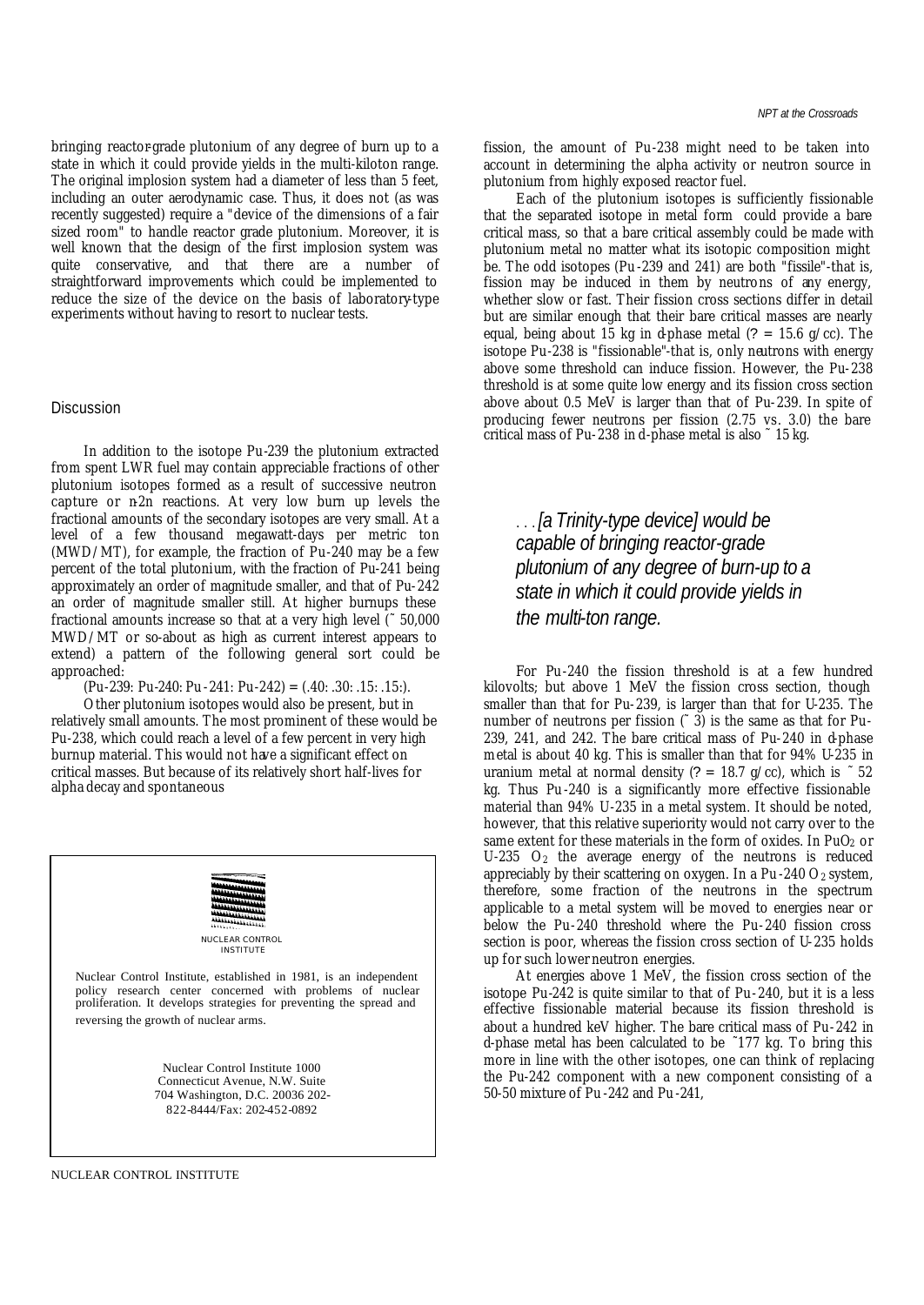#### Plutonium's Explosive Properties

with the material taken from the Pu-241 fraction since there is enough of that to supply what's necessary even at the extreme high burnup level considered. The fission cross section of this new component, which is the average of the cross sections of Pu-241 and Pu -242, is quite similar to that of Pu-240 in the range of energies above 1 MeV, and considerably larger at lower energies where the Pu-240 and 242 cross sections fall away, while that for Pu-241 does not. Thus, the material of the new component is superior to Pu -240, which in turn is superior to U-235. At all burnup levels, then, the critical mass of reactor-grade plutonium is intermediate between that of Pu-239 and U-235.

By the use of a reflector a few inches thick, the critical mass of all these materials can be reduced by a factor of two, or so, below the bare critical mass; and, at least provided the reflector is of some heavy metal so as not to moderate the neutrons to an important extent, the relative ranking of the critical masses will be preserved.

## II. Effects of Predetonation on Yield Distribution

One week after the first fission explosion on July 16, 1945, Robert Oppenheimer wrote to General Leslie Groves' deputy and described the expectations concerning the use of the Trinity device in combat? He said: ". . . The possibility that the first combat plutonium Fat Man will give a less than optimal performance is about 12 per cent. There is about a 6 per cent chance that the energy release will be under 5000 tons, and about a 2 per cent chance that it will be under 1000 tons. It should not be much less than 1000 tons unless there is an actual malfunctioning of some of the components." One week later General Groves wrote to the Chief of Staff: "There is a definite possibility, 12 per cent rising to 20 per cent, as we increase our rate of production at the Hanford Engineer Works, with the type of weapon tested that the blast will be smaller due to detonation in advance of the optimum time. But in any event, the explosion should be on the order of thousands of tons."

Evidently both Oppenheimer and Groves were referring to what will be identified in the following discussion as the "fizzle yield"; that is, the smallest nuclear yield this particular device would provide. They do not state a value for this yield; but in view of their saying "it should not be much less than 1000 tons" it may be presumed that they were thinking of some value like 700 tons, or so. The effect of using reactor-grade plutonium in this assembly instead of the high purity plutonium used in 1945 would be to increase the probability that the yield realized would fall short of the levels mentioned by Oppenheimer, but it would not greatly change the actual value of the fizzle yieldwhich would always be equaled, or exceeded.

In the following discussion some indication is given of the differences between plutonium and highly enriched uranium with respect to pre-detonation and fizzle yields.

#### **Discussion**

In any supercritical system, the number of neutrons, the rate of fission, and the level of energy generated increase exponentially-that is, they all vary with time in a way which may be written as  $e^{at}$ . The value of the time constant a, which is zero in a system which is just critical and in which the neutron population remains constant, may be as large as one, or a few, times  $10^8$ /sec in a highly supercritical metal system of U-235 or Pu-239. Obviously, the value of a increases with the degree of supercriticality (since a smaller fraction of the neutrons escape without causing a fission), with the density of the fissile material (since, with the atoms closer together, the distance and time for a neutron to cause a fission is reduced), with the average neutron velocity (which is higher in metal than in oxide, for example), and with the factors which favor small critical masses.

Independent of the value of alpha, nothing of much consequence occurs in a supercritical system containing only fissile material in the core until the energy level becomes high enough to vaporize all that material. Only then do pressures build up which can force a disassembly or halt the motion which may be driving the assembly towards a more supercritical condition. At about that point the core begins to expand, and its density starts to drop, and the value of alpha (as also the degree of super-criticality, and the rate of increase of the neutron population and energy generation) begin to decrease rapidly toward zero (at which point the system is critical and the neutron population and the energy generation rate are at, or near, their maximum) and on to negative values (where the neutrons rapidly leak away, the energy generation rate falls off, and the reaction is over). Typically, most of the energy from the reaction is developed during this disassembly phase.

... *a bare critical assembly could be made with plutonium metal no matter what its isotopic composition might be.*

As indicated by Robert Serber in the "Los Alamos Primer" of April  $1943^3$ , on the basis of an approximate calculation valid only for a small degree of supercriticality, in any particular system the efficiency of the reaction (the fraction of the fissile material actually consumed) will be proportional to the third power of alpha at the time the motion of disassembly first gets well under way. In a core with a mass of 10 kg, or so, this stage will be reached when the value of a?t is somewhere between 40 and 45, where t is measured from the time the chain reaction is initiated. If the system is highly supercritical when the chain starts, so that  $a^10^8$ /sec, say, then the time for a  $\cdot$ t to reach a value  $\degree$  45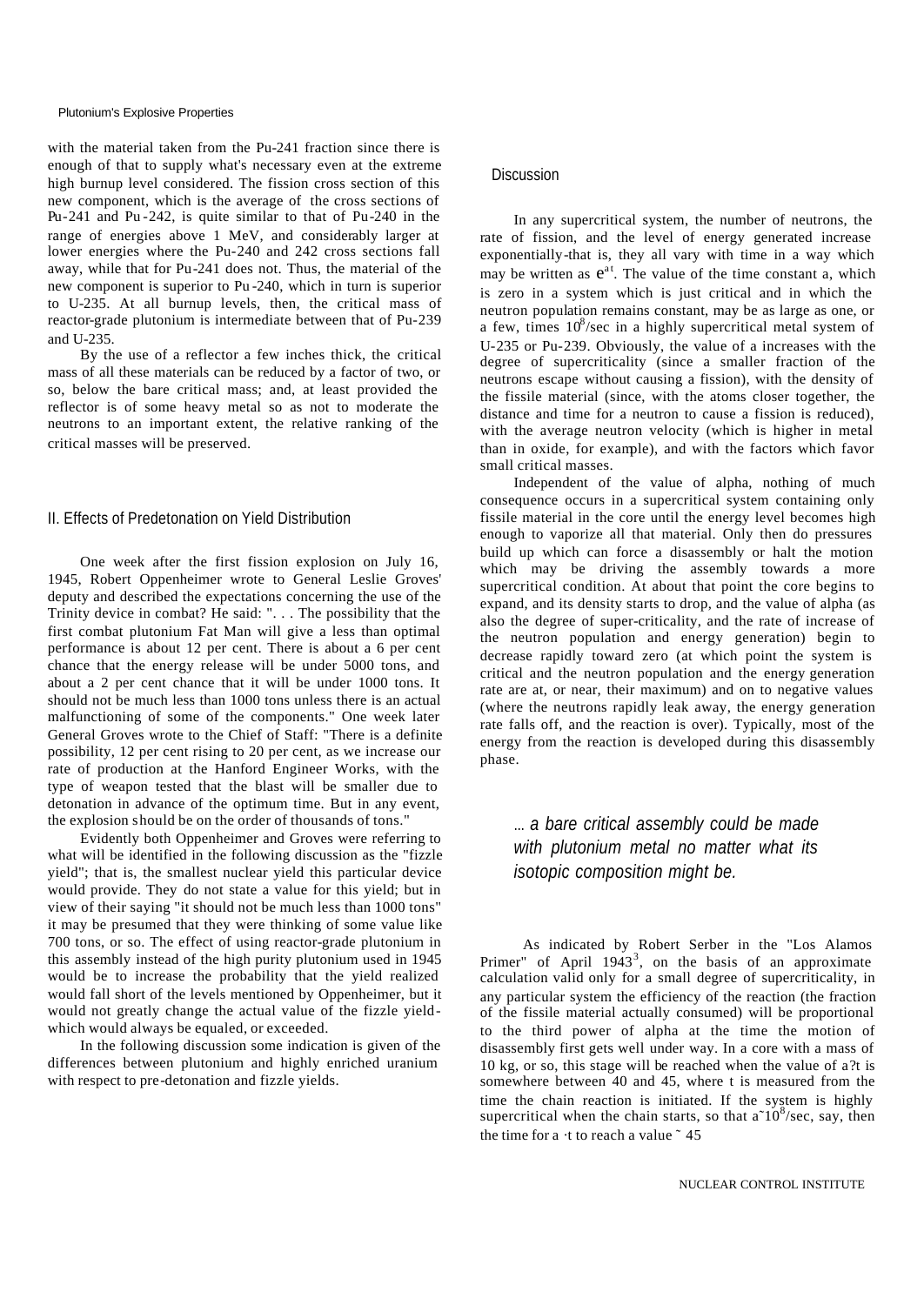will be extremely short, and there could be rather little change in the degree of supercriticality (or alpha) during this time. However, had the chain started much earlier in the assembly process, when the value of alpha was much smaller, there could have been an appreciable change in alpha during this incubation period-while the 45 genera tions (as they might be called) were being accumulated. In such a case one would consider the ?a·dt (rather than a·t) taken from the time the chain started till  $2a \cdot dt = 45$ , and the explosion alpha would be the value applying at the end of that period. Clearly, the smallest possible explosion alpha will be that resulting from a chain which started just as the system reached critical (and alpha reached zero) in the course of its assembly. The yield resulting from this situation will be the smallest possible, and has been referred to as the "fizzle" yield.

Oppenheimer's breakdown of probabilities may be rephrased in the following way, namely: that, with the implosion assembly system and the high grade of plutonium being used, the probability was 0.88 that a device would survive long enough without a chain being initiated that it would provide the nominal yield; about 0.94 that it would survive long enough that the yield would be greater than 5 kilotons (one quarter of the nominal); about 0.98 that it would survive long enough to provide a yield in excess of one kiloton. Only in 0.02 of all firings would a chain be initiated so early that the energy release would be between the fizzle yield and one kiloton. Were one to change only the strength of the neutron source (which arises from spontaneous fission and alpha-n reactions) while keeping the mass and reactivity of the fissile material and everything else the same, these probabilities would change. Were the neutron source twice as large, for example, the probability of realizing the nominal yield would be only  $(0.88)^2$ , *U.S.W*. In particular, for sources 10, 20, 30, and 40 times larger than the one which applied at Trinity these probabilities (and the fraction initiated very close to critical) would be as shown in the following Table.

|          | Yield:<br>Nominal |     |     | above $5 \text{ kt}$ above $1 \text{ kt}$ Fizzle to $1 \text{ kt}$ |
|----------|-------------------|-----|-----|--------------------------------------------------------------------|
| Source:  |                   |     |     |                                                                    |
| Trinity  | .88               | .94 | .98 | .02                                                                |
| $10X$ "  | .28               | .54 | .82 | .18                                                                |
| $20 X$ " | .08               | .29 | .67 | .33                                                                |
| $30 X$ " | .02               | .16 | .55 | .45                                                                |
| 40 X "   | .006              | .08 | .45 | .55                                                                |

The largest of the sources above is most probably larger than that in the most heavily exposed plutonium considered earlier. It will be seen that as the neutron source is increased from a low level to a very high level the distribution of yields realized changes from one in which the nominal yield is the typical yield and very severe predetonation is rare, to one in which the nominal yield is rare (though never

#### NUCLEAR CONTROL INSTITUTE

completely excluded) and the typical yields are in a band from one to a few times larger than the fizzle yield.

With the improved data and greatly improved calcula tion capability which have become available in the meantime, the particular values quoted by Oppenheimer in 1945 would no doubt require some revision. The substitution of a somewhat larger mass of reactor-grade plutonium for the high-grade plutonium employed in the Trinity device would also lead to some changes, both in the nominal yield and the fizzle yield. However, the general pattern pictured above would continue to apply: in the same assembly system some mass of reactor plutonium of any grade would (since this assembly system was capable of making effective use of U-235, which is a less reactive material than reactor-grade plutonium) have a nominal yield of ˜10kT or more, and an associated fizzle yield of a few percent of its nominal yield -which into say, some hundreds of tons. Under heavy predetonation the yields realized would most frequently fall in the range of one to a few times the fizzle yield-never less, but occasionally many times larger. Though almost all of these yields are much smaller than the nominal yield, they would nevertheless constitute quite damaging explosions, and are not reasonably dismissed as "duds" as has some times been suggested.

*By the use of a reflector a few inches thick, the critical mass of all these materials can be reduced by a factor of two, or so, below the bare critical mass....*

As a final comment concerning fizzle yields it may be noted that the more rapidly the criticality (or alpha) of the fissile material increases after it first becomes critical the larger the value of alpha at the moment when  $2a \cdot dt = 45$ . If, for example, we assume that alpha increases linearly with time, so that  $a = k \cdot t$ , then, when  $2a \cdot dt = 45$ , we have  $t = v(90/k)$  and  $a =$ v(90·k) -which is larger, the larger k may be. Since the efficiency of the fizzle explosion varies as the cube of this value of alpha, the faster the assembly proceeds the larger the fizzle yield of a given mass of fissile material. From the fact that the Trinity assembly was a very conservative design, it would seem likely that straightforward ways could be found to realize a faster-moving implosion, which could have the effect of increasing fizzle yields to higher levels than those applying above.

On the other hand, since the time interval from first critical to complete assembly might be something like 50 times longer in a gun-assembly system than in an implosion -so that the slope of the alpha-curve (the value of k, above) would be much smaller-not only would initiation be essentially guaranteed early in the assembly process even by the neutron source in very high-grade plutonium, but the value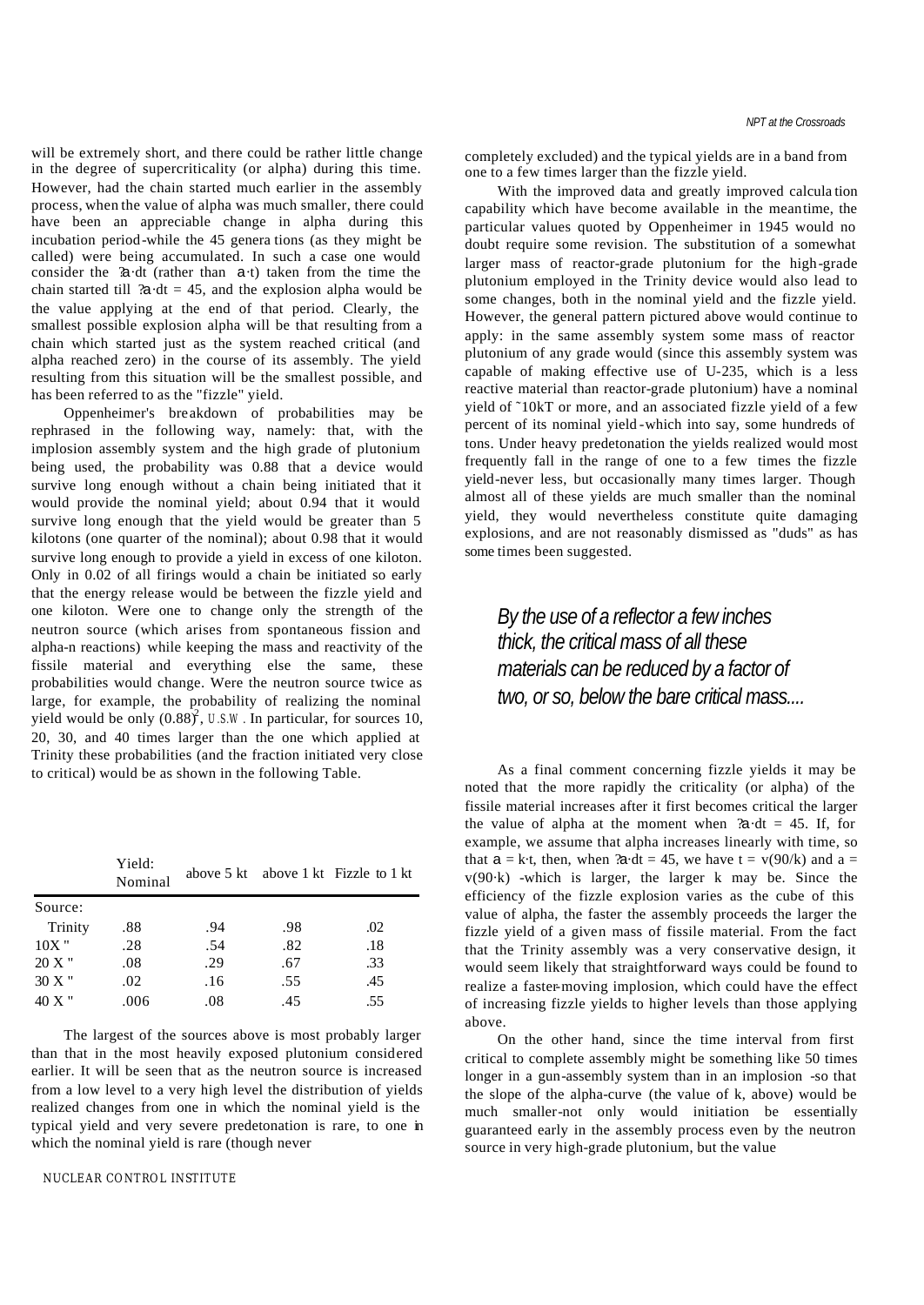#### *Plutonium's Explosive Properties 5*

of alpha at the earliest possible explosion time would be smaller by a factor of something like v50, and the fizzle yield would be reduced by a large factor. Thus, not even the best weapons-grade plutonium is of any interest in connection with a gun-type assembly system.

# *The effect of using reactor-grade plutonium ... would not greatly change the actual value of the fizzle yield--which would always be equaled or exceeded.*

These considerations come out quite differently in connection with highly enriched uranium because the neutron source from spontaneous fission in such material is smaller than that in even the best grades of plutonium by a factor of more than a thousand. In the relatively slow-moving gun-type device one might wish to assemble a couple of critical masses, or so, which would imply bringing together something like  $50 \text{ kg}$  of  $94\%$  U-235, since the critical mass with a reflector can be about half the bare critical mass of 52 kg. The fizzle yield of such a system would, again, be some uninteresting low value; but, with the very low neutron source which could be realized in this material, the probability of initiating a chain at a very early stage of the assembly process may be small enough to ignore. Indeed, Luis Alvarez, a scientist with the Manhattan Project during its war years, has said, "With modern weapons-grade uranium the background neutron rate is so low that terrorists, if they had such material, would have a good chance of setting off a high-yield explosion simply by dropping one half of the material on to the other half."<sup>4</sup> What he meant by "high-yield" or "good chance" are not explained; but his mere statement calls attention to the fact that highly enriched uranium is in a class by itself.

## III. Some of the Problems Confronting a Terrorist **Organization**

• Technical Personnel.

Competence and thorough understanding will be required in a wide range of technical specialties. These include: shock hydrodynamics, critical assemblies, chemis try, metallurgy, machining, electrical circuits, explosives, health physics, and others. At least several people who can work as a team will be needed. These will have to be carefully selected to ensure that all necessary skills are covered, but they need not have been previously engaged in designing or building nuclear weapons. • Costs.

In addition to support for the personnel over a period adequate for planning, preparation and execution, a considerable variety of specialized equipment and instrumentation

will be required, all or most of which can be obtained through commercial sources.

## • Hazards.

Radiation, criticality, the handling of noxious materials and explosives all present potential hazards which will have to be foreseen and provided against.

# • Detection.

Assuming the operation is contrary to the wishes of the local national authorities the organization must exercise all necessary precautions to avoid detection of their activities. They would no doubt be faced by a massive search operation employing the most sensitive detection equipment available once it should be known that someone had acquired a supply of material suitable for use as an explo sive. • Acquisition.

Very early in its planning and equipment procurement phase the organization will need information concerning the physical form and chemical state of the fissile material it will have to work with. This will be necessary before they can decide just what equipment they will need. The isotopic content of the material could be determined by straightforward means. The actual acquisition of the material would probably be the responsibility of a separate task force for which the problems and hazards would be those set by the safeguards and security authorities.

### IV. Conclusions

1. Taking "weapon" to signify an object suitable for stockpile by a military organization, then heavily irradiated reactor plutonium would not be attractive for an arsenal of pure fission devices. For that purpose one would wish to have a set of warheads with a reliable known yield. One would also wish to have objects which could be turned out in a production-line fashion. However, for a terrorist organization acting alone or on behalf of a rogue state, with interests focused on the possible use of one, or a very few, devices, these considerations might be weighed quite differently. In addition, radiation exposures associated with fabrication which might be unacceptable for a sustained activity might not be troublesome for a one-shot operation.

2. It has been suggested that the fact that the U.S. appears to have made only one experiment using reactor- grade plutonium and has not chosen to adopt it for regular weapons production indicates that such material is of little worth. That is not the correct interpretation. There is, of course, no question but that weapons-grade material is preferable from a design standpoint; and if, as for the U.S., one has the option and is paying for the plutonium anyway, one chooses the most advantageous. So would the terrorist if he had a choice. But if he can't get weapons-grade material he would take whatever he can get, should any be open to him.